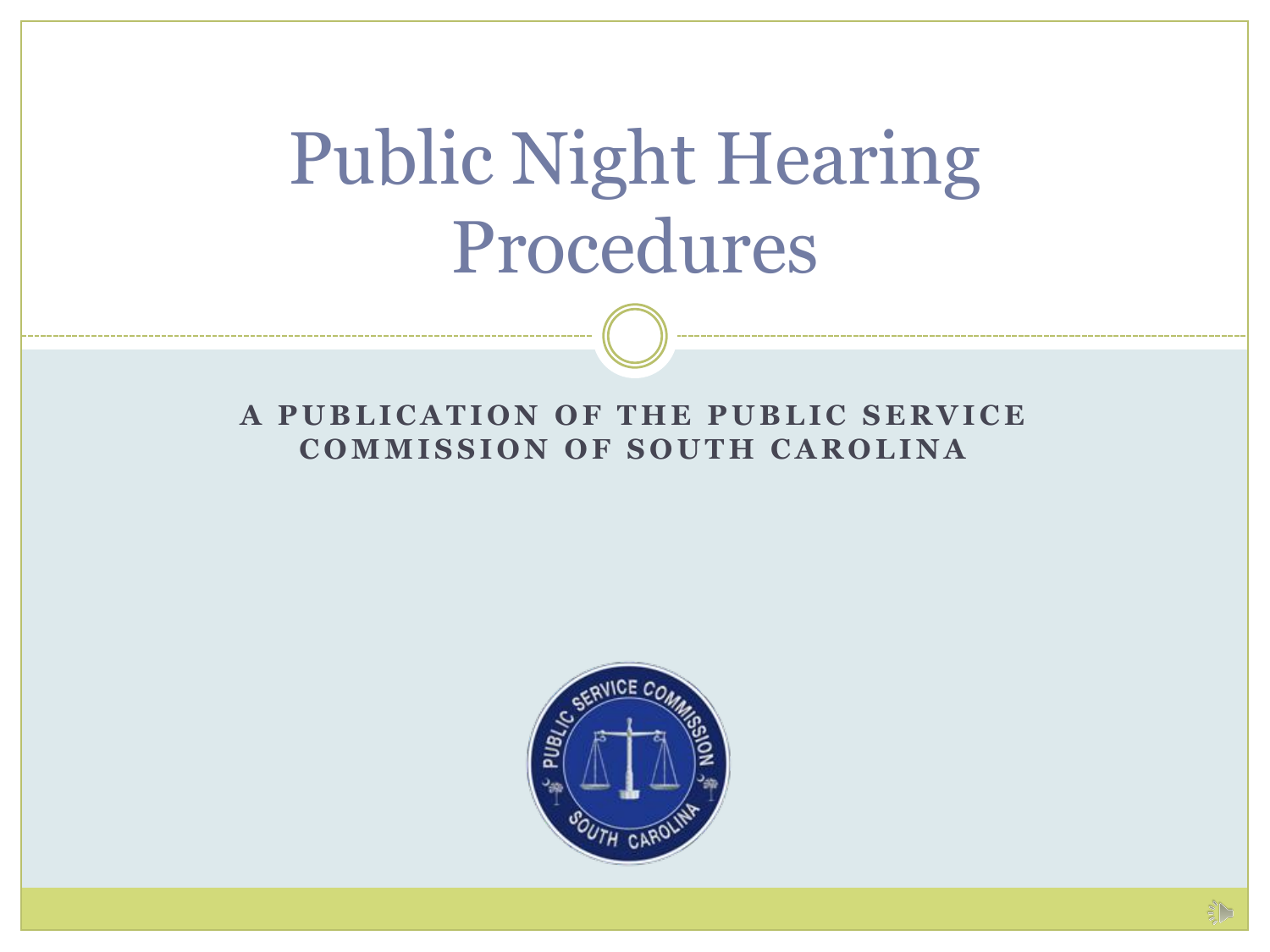The purpose of this presentation is to prepare you for the events that will take place in the event of a public night hearing held by the Public Service Commission of South Carolina.

It is important to remember that protestants are not parties of record in a proceeding, and do not have certain rights, such as the right for cross examination and the right to appeal.

If you have any questions or concerns regarding the public night hearing process, please do not hesitate to contact the Public Service Commission at  $(803)$  896-5100 or visit us online at [www.psc.sc.gov](http://www.psc.sc.gov/)

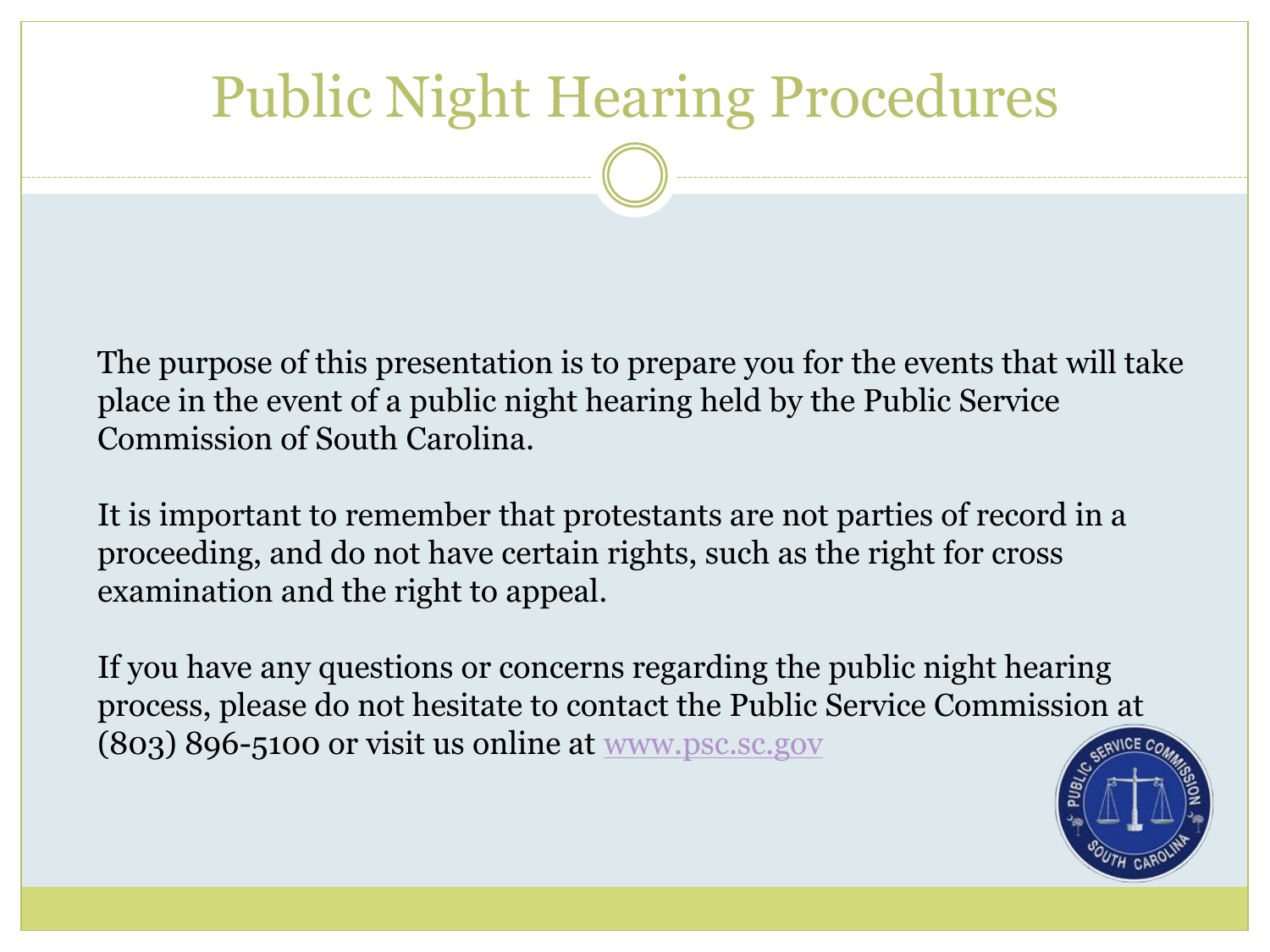Upon arrival at a public night hearing, you will be asked to sign in before entering the hearing.

The sign in sheet requires that you list your name, address, and "yes" or "no" if you wish to testify at the public hearing. (The sign in sheet will be available before & during the hearing.)

#### **Please note: If you do not sign in and indicate "yes" to testify, you will not be allowed to do so.**

There may also be additional materials available to you at the sign in table regarding the public hearing you are attending.



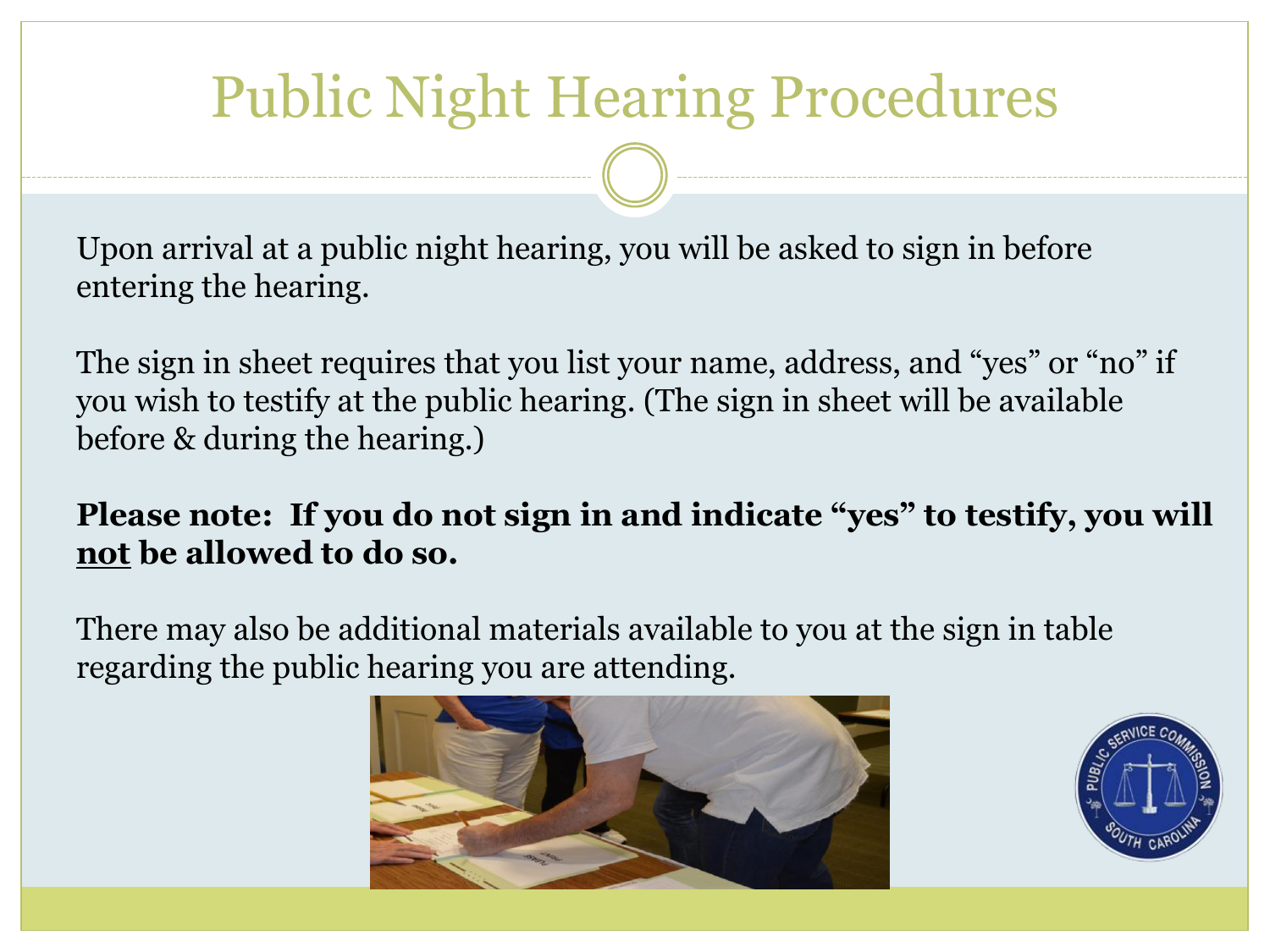At the scheduled time of the hearing, the Chairperson of the Commission will open the proceeding and introduce the members of the Commission.

The Chairperson will then turn the proceeding over to the Advisory Attorney.



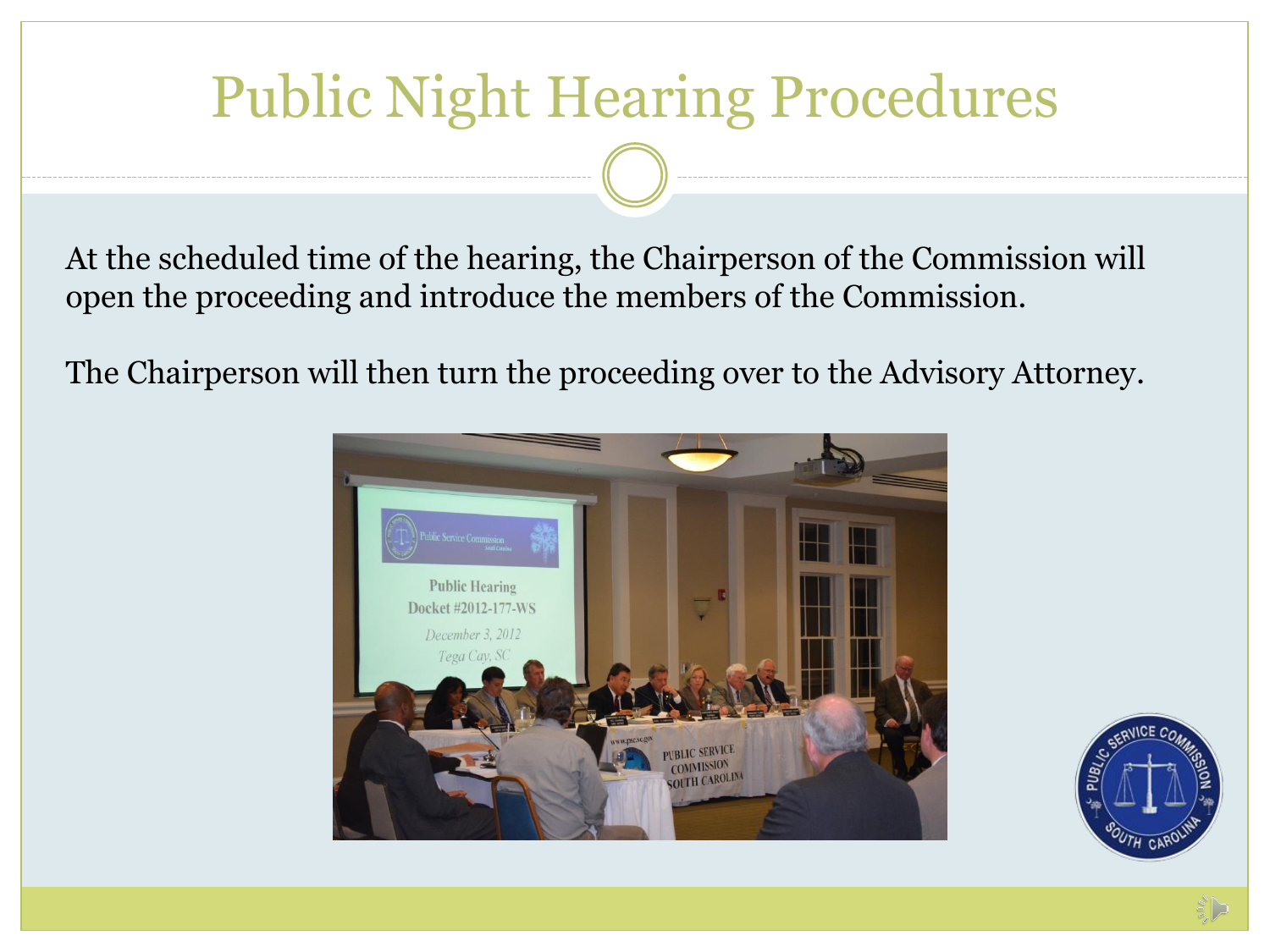Following the introduction, the following administrative matters will be covered:

- The Advisory Attorney relates the procedures to be followed for the hearing.
- The Advisory Attorney explains the purpose of the evening public hearing and its part in the overall Commission decision making on the particular case.

• The Advisory Attorney explains that the law prohibits the audience from asking the Commissioners questions. The audience may ask questions to the Company, Intervenor(s), or the Office of Regulatory Staff (ORS) representatives on a break or after the evening public hearing.

• The Advisory Attorney advises that the public witnesses are subject to questioning from attorneys for the Company, Intervenors, ORS, and the Commission itself. If other evening public hearings are scheduled, the Advisory Attorney announces the date and time for them.

• The Advisory Attorney will also note that a time limit of three (3) minutes will be set for each person who wishes to testify.

• The Advisory Attorney introduces the attorneys representing the various parties in the case. The attorneys are allowed to briefly address the audience, if a request is made by them.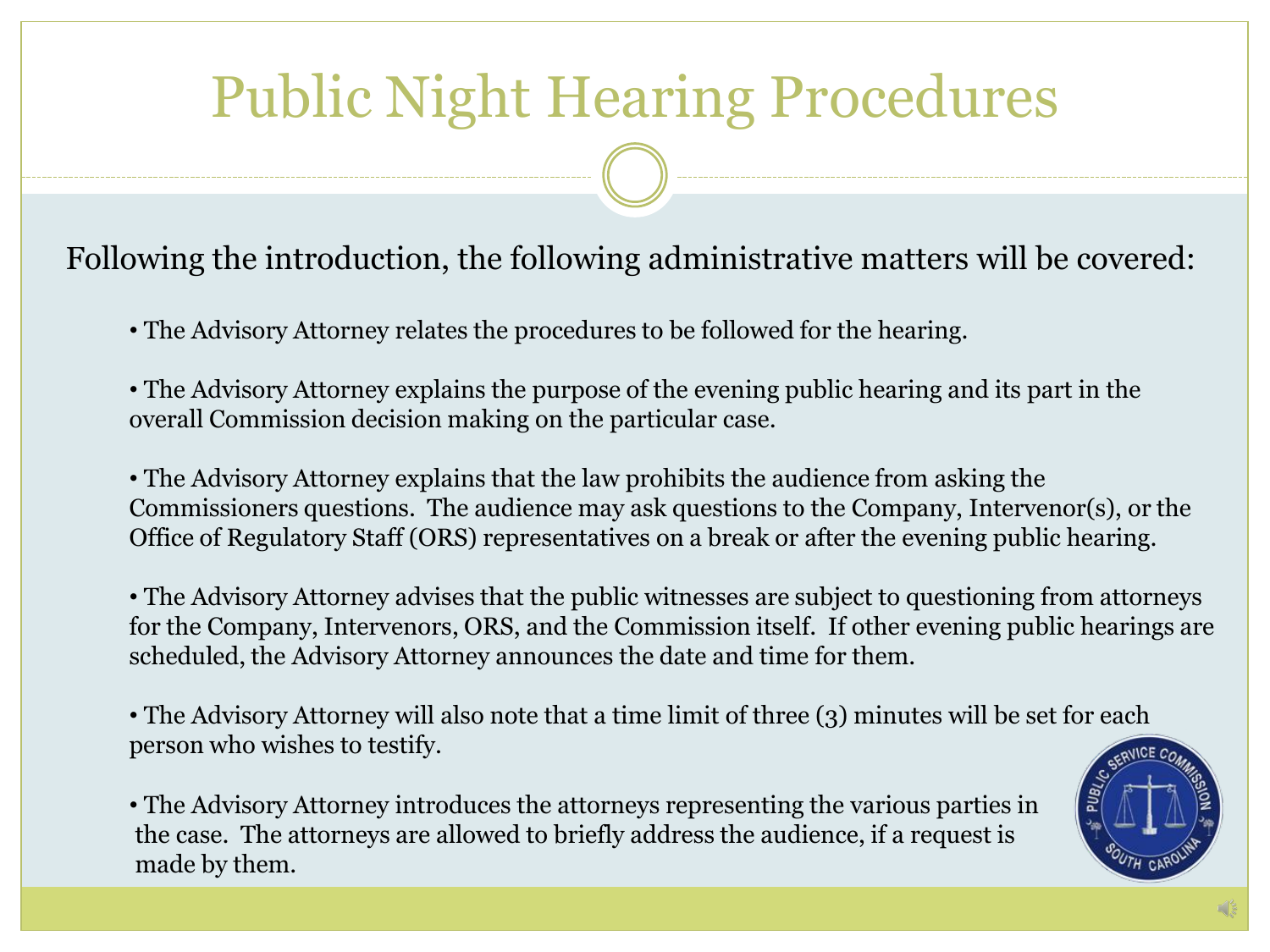Here is an example of an oral opening statement by the Commission regarding procedures during a Public Night Hearing:



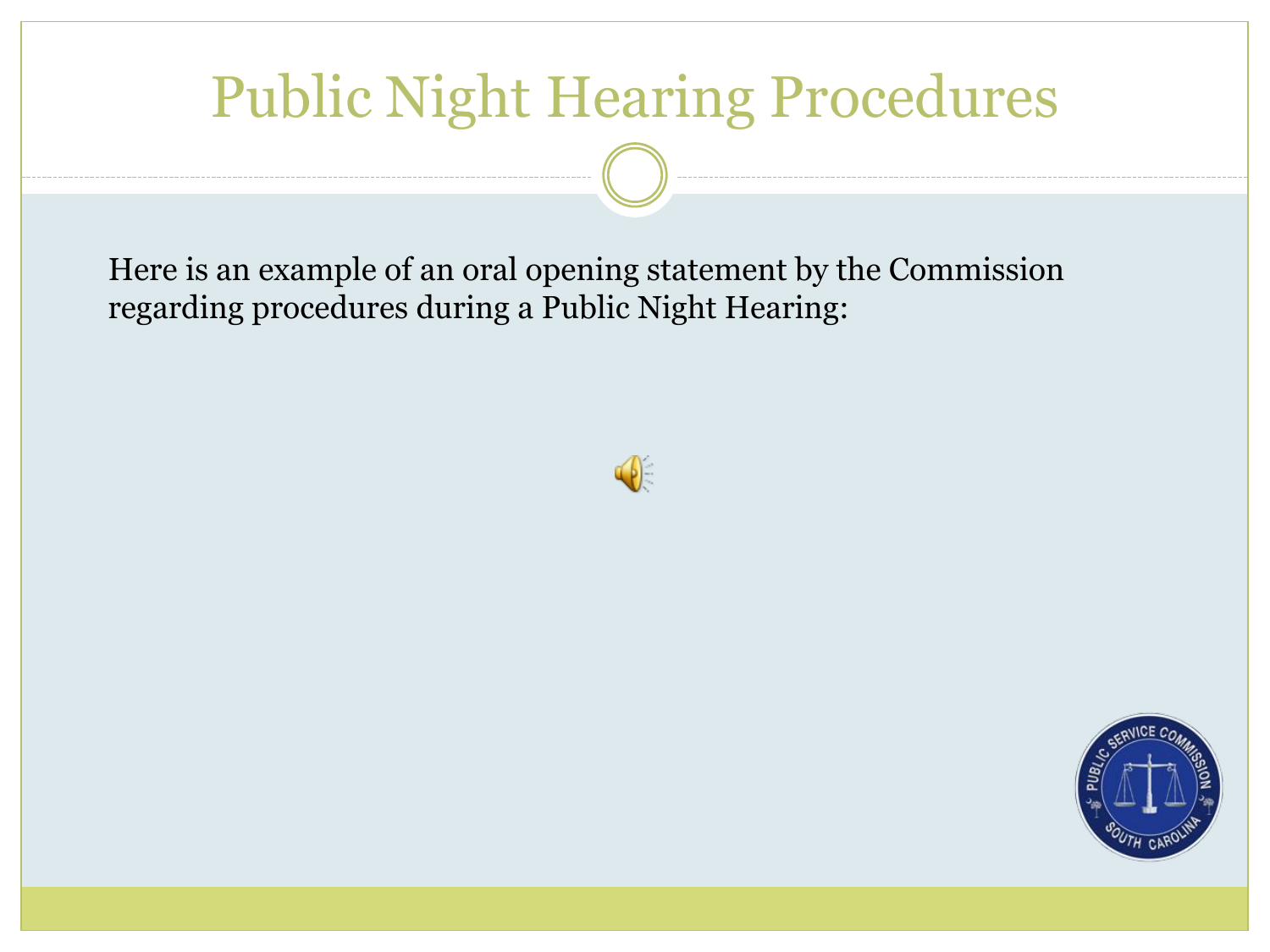Upon completion of the explanation of the administrative matters, the Advisory Attorney will begin calling names of the witnesses one by one who have signed up to be heard on the issues in the case.

Each witness called forth will be asked to do the following:

- Be sworn in or affirmed
- State his/her name and address for the Court Reporter



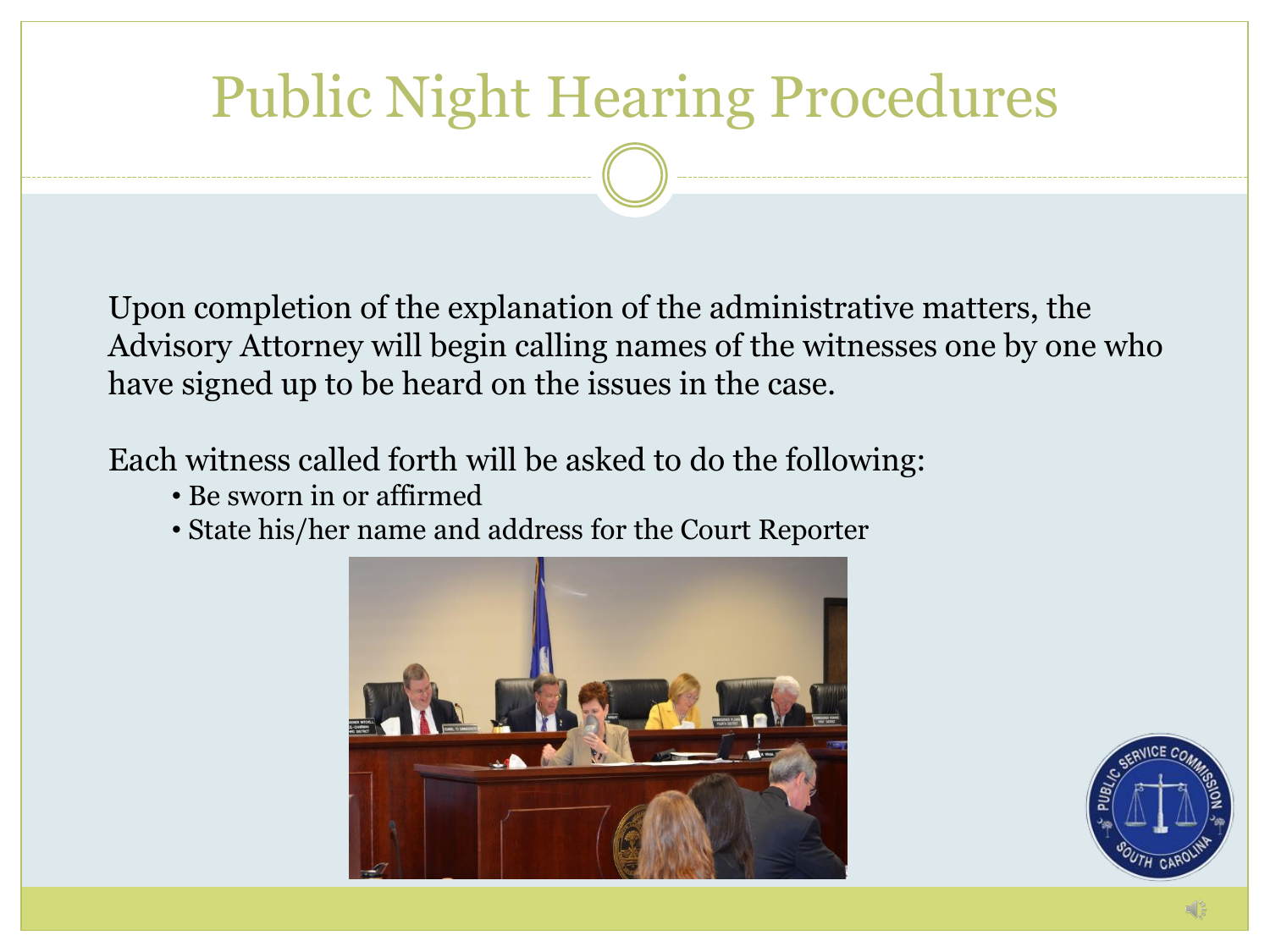The witness will then proceed with his/her testimony. Exhibits may be entered into the record by a witness; however, they are subject to objection by the parties in the case.

Please remember that the Commission has set a three (3) minute time limit for all persons wishing to testify.



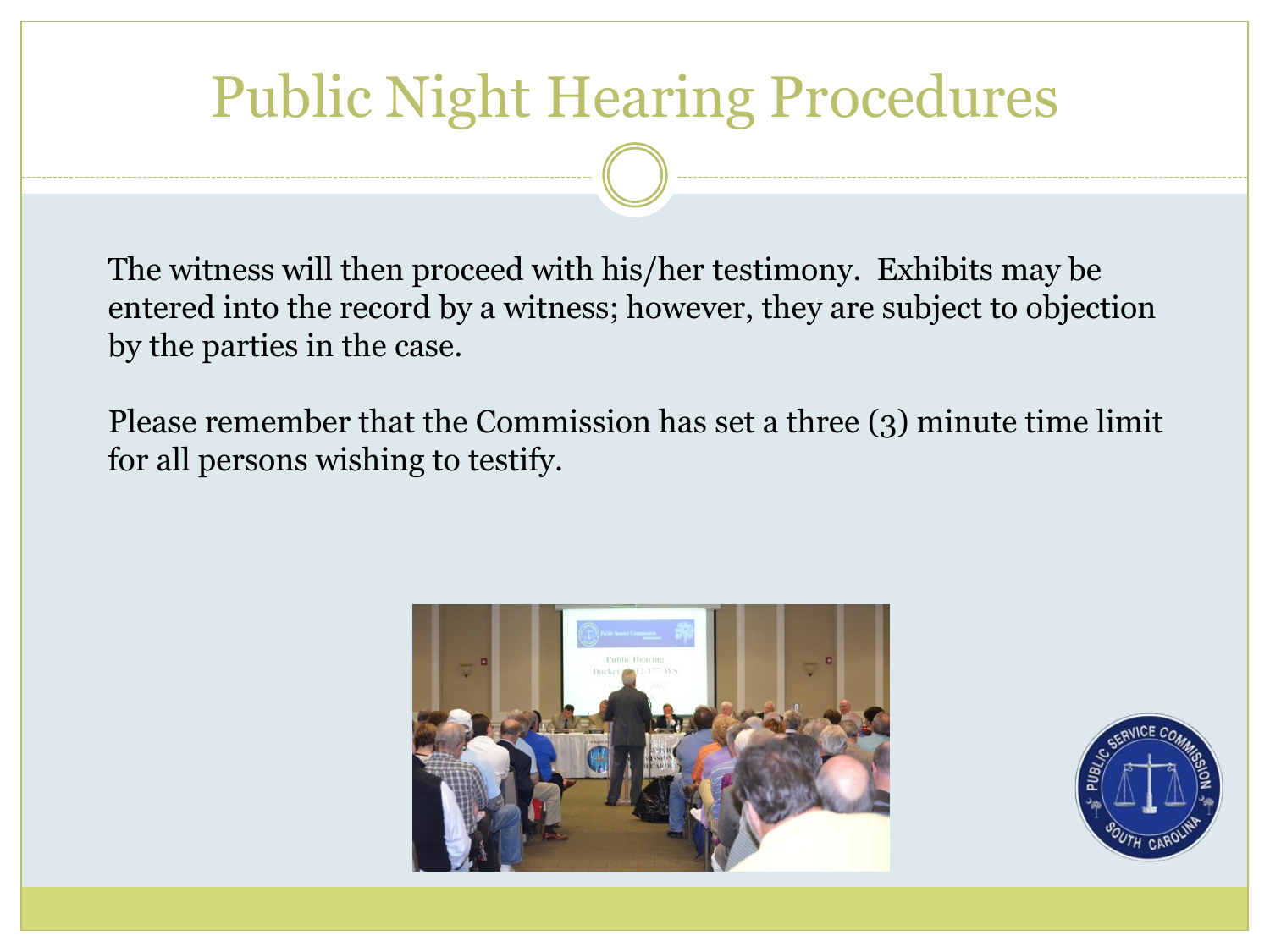When the witnesses are concluded, either the Chairman or the Advisory Attorney will announce the date and time of the general evidentiary hearing where engineers, auditors, and other expert witnesses will be testifying in regards to the case, and when an Order will be issued.

The Chairman adjourns the hearing.